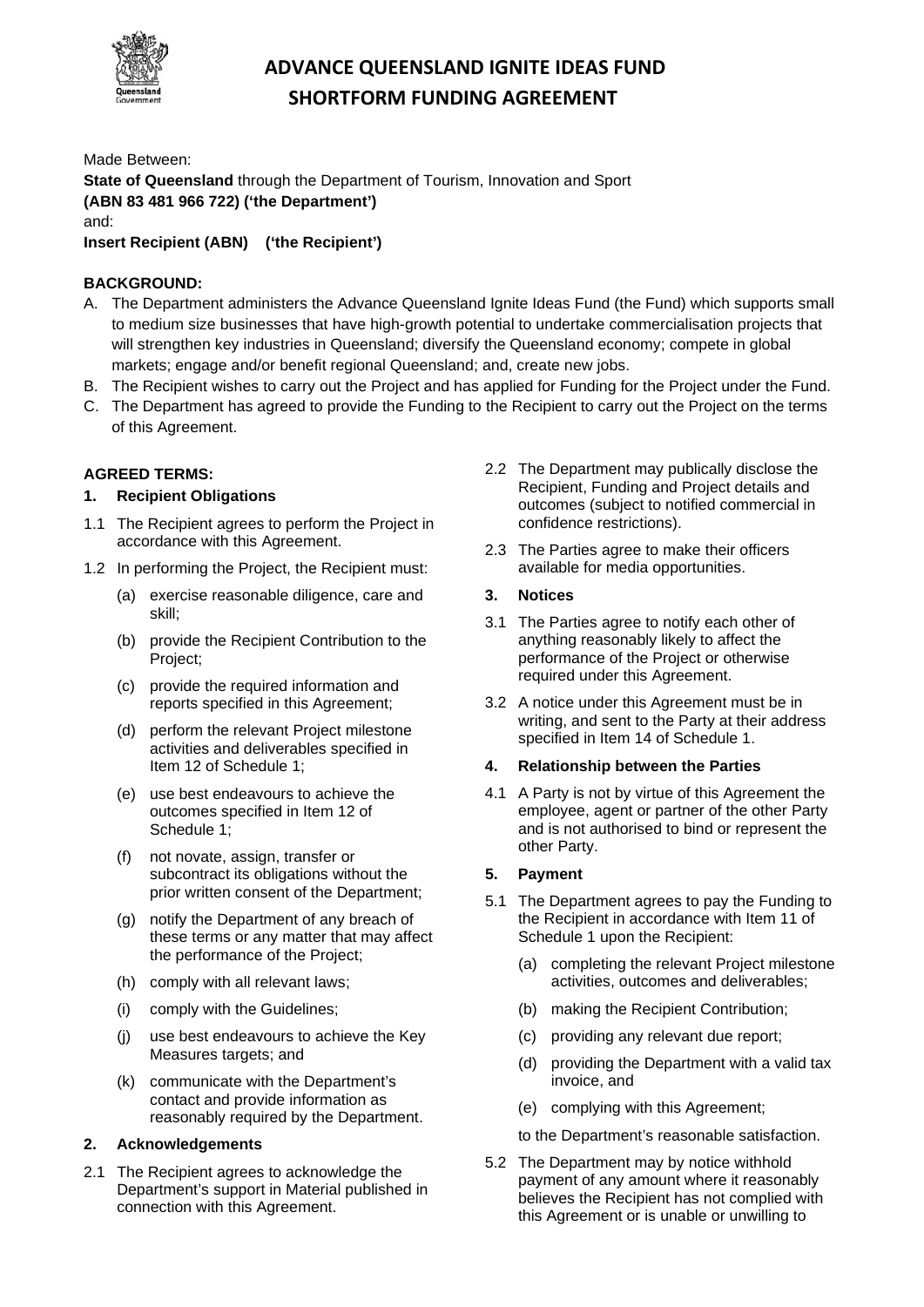undertake the Project.

- 5.3 A notice under clause 5.2 will contain the reasons for any payment being withheld and the steps the Recipient can take to address those reasons.
- 5.4 The Department will pay the withheld amount once the Recipient has satisfactorily addressed the reasons contained in a notice under clause 5.2.
- 5.5 The Department may defer or reduce the amount of a payment where a Project report or Financial Acquittal Statement reveals that the Recipient holds unspent Funding. The Department will pay the deferred or remaining amount upon receiving evidence of expenditure of the unspent Funding.
- 5.6 The Recipient agrees that any request for changes to the Recipient organisation details, including Australian Business Number and bank account details, must be made in writing within 20 Business Days of the change taking effect and that it will assist the Department in undertaking any required verification of the new details.

#### **6. Spending the Funding**

6.1 The Recipient agrees to only spend the Funding for the purpose of undertaking the Project and in accordance with this Agreement.

#### **7. Repayment**

- 7.1 If any of the Funding has been spent other than in accordance with this Agreement or any amount of the Funding is unspent or additional to the requirements of the Project, the Recipient agrees to repay that amount to the Department.
- 7.2 The amount to be repaid under clause 7.1 may be deducted by the Department from subsequent payments of the Funding.

#### **8. Reporting, Record keeping, access and audit**

- 8.1 The Recipient agrees to:
	- (a) hold the Funding in an account in the Recipient's name and in the Recipient's sole control;
	- (b) maintain records of the expenditure of the Funding;
	- (c) provide each required Milestone Progress Report by the due date specified in Item 11 of Schedule 1;
	- (d) provide an update report, at the Department's request, up to 3 years after the Project End Date;
	- (e) provide any information reasonably requested by the Department; and
	- (f) allow the Department's employees, contractors and agents to access the

premises and inspect records and Project documentation and/or audit the performance of the Agreement, upon reasonable notice;

to the satisfaction of the Department.

## **9. Intellectual Property**

- 9.1. Nothing in this Agreement affects ownership of Intellectual Property in Material created prior to, or independently of the Project.
- 9.2. The Recipient owns the Intellectual Property Rights in Project Material created in undertaking the Project.
- 9.3. The Recipient grants the Department a nonexclusive, royalty-free, perpetual licence (including right of sublicense) to use, adapt, reproduce and publish the reports for noncommercial purposes.

#### **10. Privacy**

If the Recipient collects or has access to Personal Information in performing the Project the Recipient must comply with Parts  $\overline{1}$  and 3 of Chapter 2 of the Information Privacy Act 2009 (Qld) in relation to the discharge of its obligations under this Agreement (including its obligations regarding reports), as if the Recipient was the Department.

#### **11. Confidentiality**

The Parties agree not to disclose each other's Confidential Information without prior written consent, unless required or authorised by law or Parliament.

#### **12. Insurance**

The Recipient agrees to maintain adequate insurance, (including public liability insurance, and workers compensation insurance) for the duration of this Agreement and provide the Department with proof when requested.

#### **13. Indemnities**

- 13.1 Subject to clause 13.3, the Department's liability in connection with this Agreement is limited in aggregate to the Funding amount.
- 13.2 The Recipient is liable for and indemnifies the Department against any claim, loss or damage arising in connection with:
	- (a) the Project;
	- (b) the Recipient's and its employees, contractors and agents act or omission; or
	- (c) the Recipient's breach of the Agreement.
- 13.3 The Recipient's obligation to indemnify the Department will reduce proportionally to the extent any act or omission involving fault on the part of the Department contributed to the claim, loss or damage.
- 13.4 The Parties will not in any circumstances be liable for any loss of, revenue, profit, opportunity, goodwill, reputation or any indirect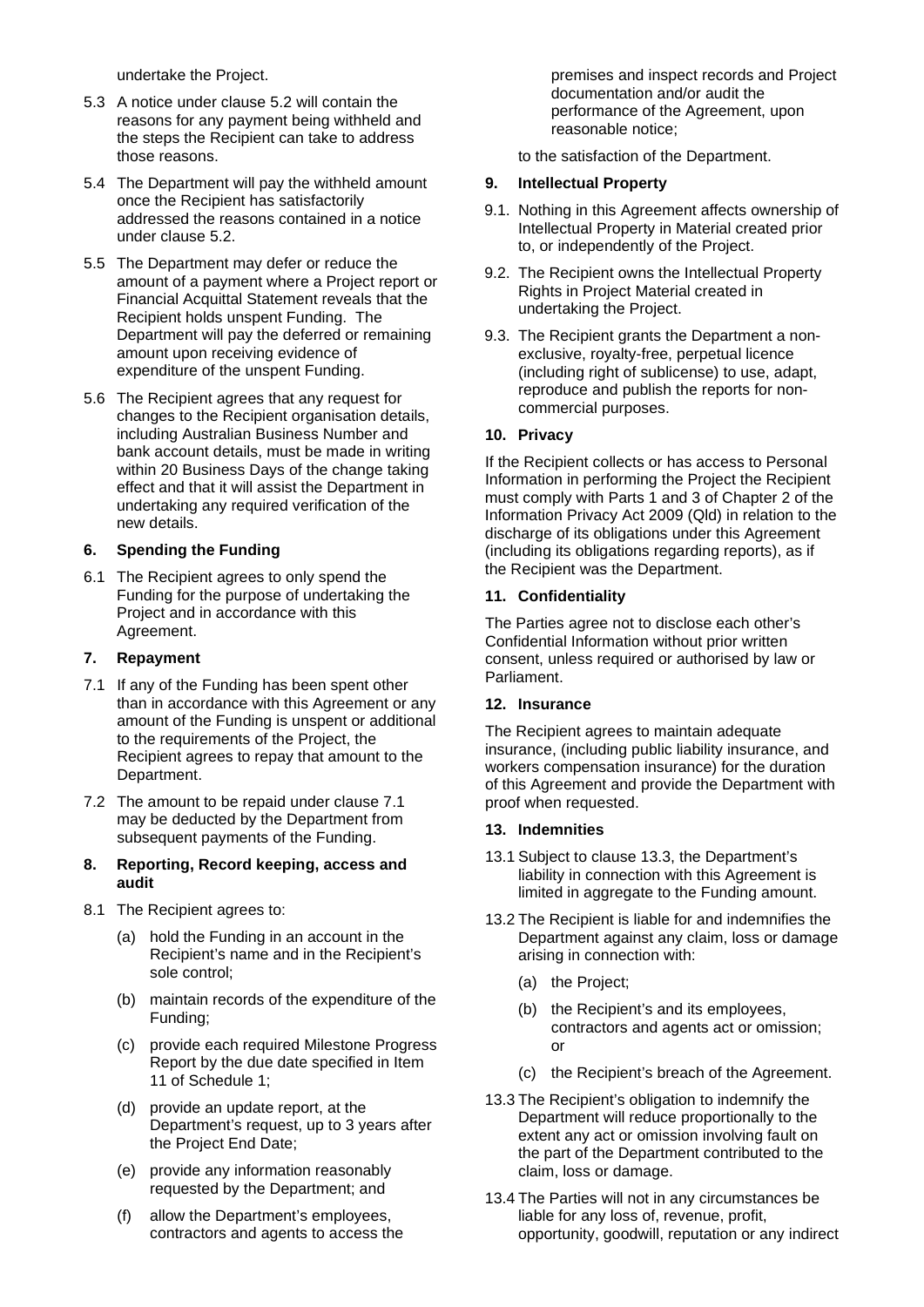or consequential loss in connection with the Agreement.

#### **14. Dispute resolution**

- 14.1 The Parties agree not to initiate legal proceedings in relation to a dispute unless they have tried and failed to resolve the dispute by negotiation.
- 14.2 The Parties agree to continue to perform their respective obligations under this Agreement while a dispute exists.
- 14.3 The procedure for dispute resolution does not apply to action relating to termination or urgent interlocutory relief.

#### **15. Termination for default**

- 15.1 The Department may terminate this Agreement immediately by notice where it reasonably believes the Recipient:
	- (a) has breached this Agreement, if the Department reasonably considers such breach is not capable of remedy;
	- (b) has submitted information in support of the Application or in the Application itself which is found to have been false or misleading in a material particular;
	- (c) has failed to maintain satisfactory progress towards completion of the Project;
	- (d) has become ineligible for Funding;
	- (e) has withdrawn from the Project; or
	- (f) has become bankrupt or insolvent, entered into a scheme of arrangement with creditors, or come under any form of external administration.
- 15.2 The Department may immediately terminate the Agreement by notice, if a Party has failed to remedy a breach of the Agreement within 15 Business Days of service of a notice upon that Party detailing the breach.
- 15.3 Upon termination or expiration of the Agreement, the Recipient must (within 20 Business Days):
	- (a) deliver all reports to the Department that are due under this Agreement at the date of termination or expiration; and
	- (b) repay any unspent or legally uncommitted Funding, or Funding not spent in accordance with this Agreement, which will be a debt due to and recoverable by the Department.

## **16. Termination for convenience**

- 16.1 The Department may terminate this Agreement by 15 Business Days' notice, for any reason, including due to a change in government policy.
- 16.2 The Recipient agrees on receipt of a notice of termination under clause 16.1, to stop the

performance of its obligations as specified in the notice, and take all available steps to minimise loss resulting from that termination.

- 16.3 In the event of termination under clause 16.1, the Department will be liable only to:
	- (a) pay any part of the Funding due and owing for activities satisfactorily performed, to the Recipient under this Agreement at the date of the notice; and
	- (b) reimburse any reasonable expenses the Recipient unavoidably incurs that relate directly to the termination and are not covered by 16.3(a), and would not have been incurred if the Agreement continued to expiry.
- 16.4 The Department's liability to pay any amount under clause 16.3 is subject to:
	- (a) the Recipient's compliance with this Agreement; and
	- (b) the total amount of the Funding.

## **17. Survival**

Clauses 2, 7, 8, 9, 10, 11, 12, 13, 15, 16 and 17 survive termination or expiry of this Agreement.

## **18. GST**

- 18.1 Unless otherwise stated, all amounts payable are exclusive of GST.
- 18.2 A Party need not make a payment for a taxable supply until it receives a tax invoice (or adjustment note) for that supply.
- 18.3 The Parties agree to use all reasonable endeavours to assist each other in meeting their lawful obligations under the GST law.
- **19. General**
- **19.1 Governing Law** The Agreement is governed by the law of the State of Queensland and the Parties agree to submit to the non-exclusive jurisdiction of the courts of the State of Queensland.
- **19.2 Entire Agreement** The Agreement constitutes the entire agreement between the Parties and supersedes all communications and negotiations (oral or written) between the Parties.
- 19.3 **Waiver** No right under the Agreement will be deemed to be waived except by notice in writing agreed by the waiving Party. A failure by a Party to enforce any provision of the Agreement will not constitute a waiver of that Party's rights.
- **19.4 Severability** The invalidity or unenforceability of any provision of the Agreement does not invalidate the remaining provisions. Any illegal or invalid provision will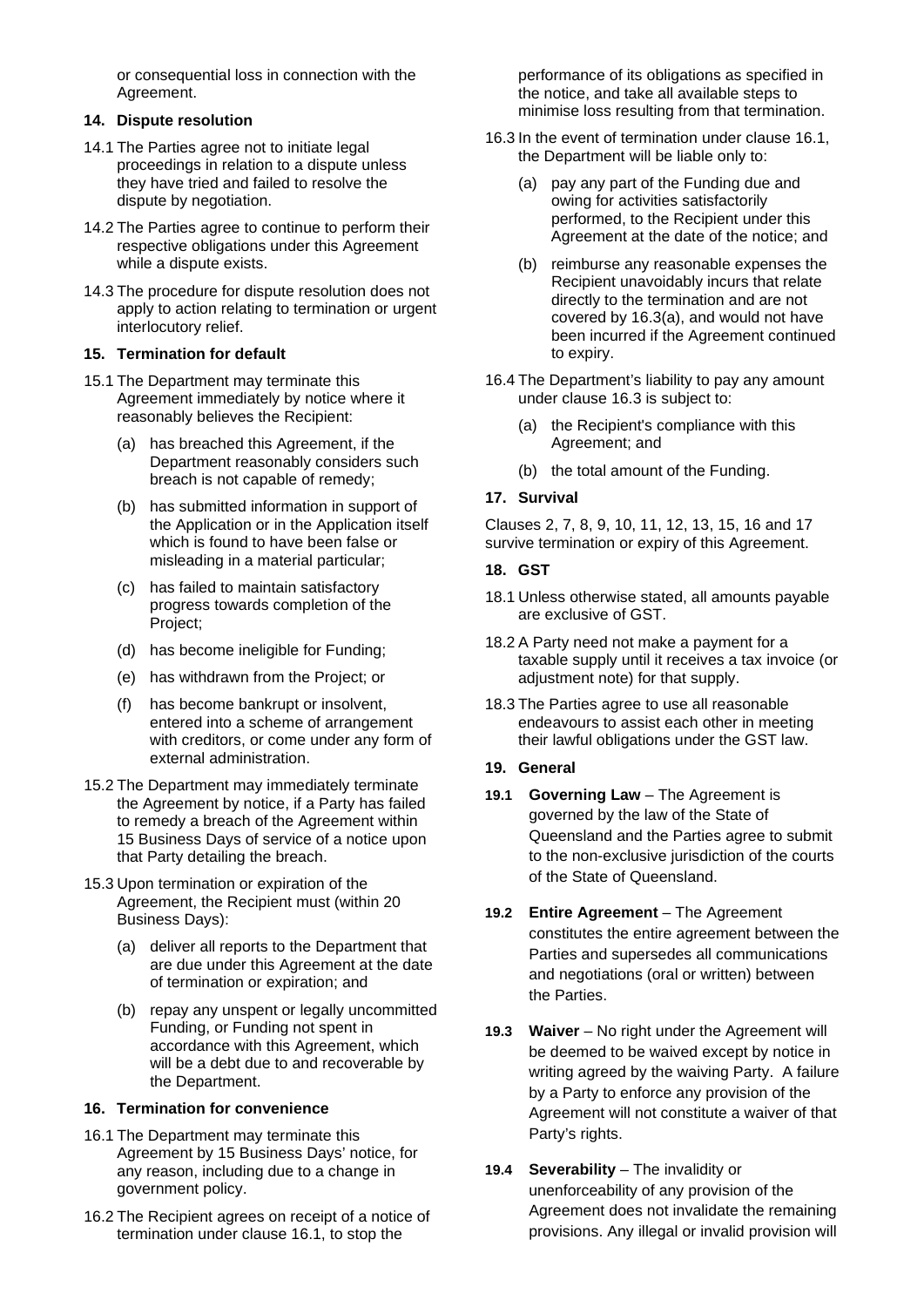be severable and all other provisions will remain in effect.

## **19.5 Variation**

- (a) Subject to clause 19.5(b), this Agreement may only be varied in writing with the agreement of both Parties.
- (b) If this Funding is administered using an online grants administration system, then this Agreement may also be varied in accordance with the following process:
	- (i) the Recipient submits to the Department a variation request and declaration, in the form required by the Department, through the online grants administration system; and
	- (ii) the Department approves that variation request, by written notice to the Recipient.
- (c) For clarity, the Parties each agree that any variation requested and approved in accordance with clause 19.5(b) is legally binding and is made for valuable consideration.
- **19.6 Term**  The Term of this Agreement is the period from the Agreement Start Date and concluding on the Agreement End Date, unless terminated earlier in accordance with this Agreement.

## **19.7 Counterparts –**

- (a) This Agreement may be executed in any number of counterparts and by the parties on separate counterparts. Each counterpart constitutes an original of this Agreement, and all together constitute one Agreement.
- (b) In addition to any other valid method, signed counterparts may be exchanged by electronic transmission.
- (c) The parties consent to the use of electronic signatures in the execution of this agreement.

#### **20. Definitions**

- 20.1 In this Agreement, unless the contrary appears:
- **Agreement** means this deed document and any schedules or attachments to it;
- **Agreement End Date** means the date on which this Agreement will end as specified in

Item 4 of Schedule 1;

- **Agreement Start Date** means the date this Agreement is signed by the last Party to sign this Agreement;
- **Application** means the proposal documentation submitted by the Recipient to the Department for approval, for the provision of Project Funding, including the expression of interest and full application as attached at Schedule 2;
- **Business Day** means a day (other than a Saturday, Sunday or public holiday) on which banks are open for business in Brisbane, Queensland.
- **Confidential Information** means information of a Party relating to this Agreement or the Project that by its nature is confidential, or the recipient knows or ought to know is confidential; and excludes information which is publically known, other than by breach of this Agreement;
- **Eligible Expenditure** means the permitted expenditure of the Funding, as specified at Item 9 of Schedule 1 and in the Funding Guidelines.
- **Financial Acquittal Statement** means a report regarding the Recipient's expenditure of the Funding in performing the Project.
- **Funding** means the money, or any part of it, payable by the Department to the Recipient as specified in Item 7 of Schedule 1;
- **Guidelines** means the Ignite Ideas Fund Guidelines published by the Department and attached as Schedule 3;
- **Ineligible Expenditure** means the unpermitted expenditure of the Funding, as specified at item 9 of Schedule 1 and in the Funding guidelines (if any).
- **Intellectual Property Rights** means all copyright, patents, registered and unregistered trademarks (including service marks), registered designs, and other rights resulting from intellectual activity (other than moral rights under the *Copyright Act 1968*).
- **Key Measures** means the measures specified in Item 13 of Schedule 1.
- **Material** includes documents, equipment, software (including source code and object code versions), goods, information and data stored by any means including all copies and extracts of them.
- **Milestone Progress Report** means a report on Project progress during the specified Milestone Period including activities undertaken, outcomes achieved, deliverables provided and expenditure incurred as contained in a Financial Acquittal Statement, in a format specified by the Department using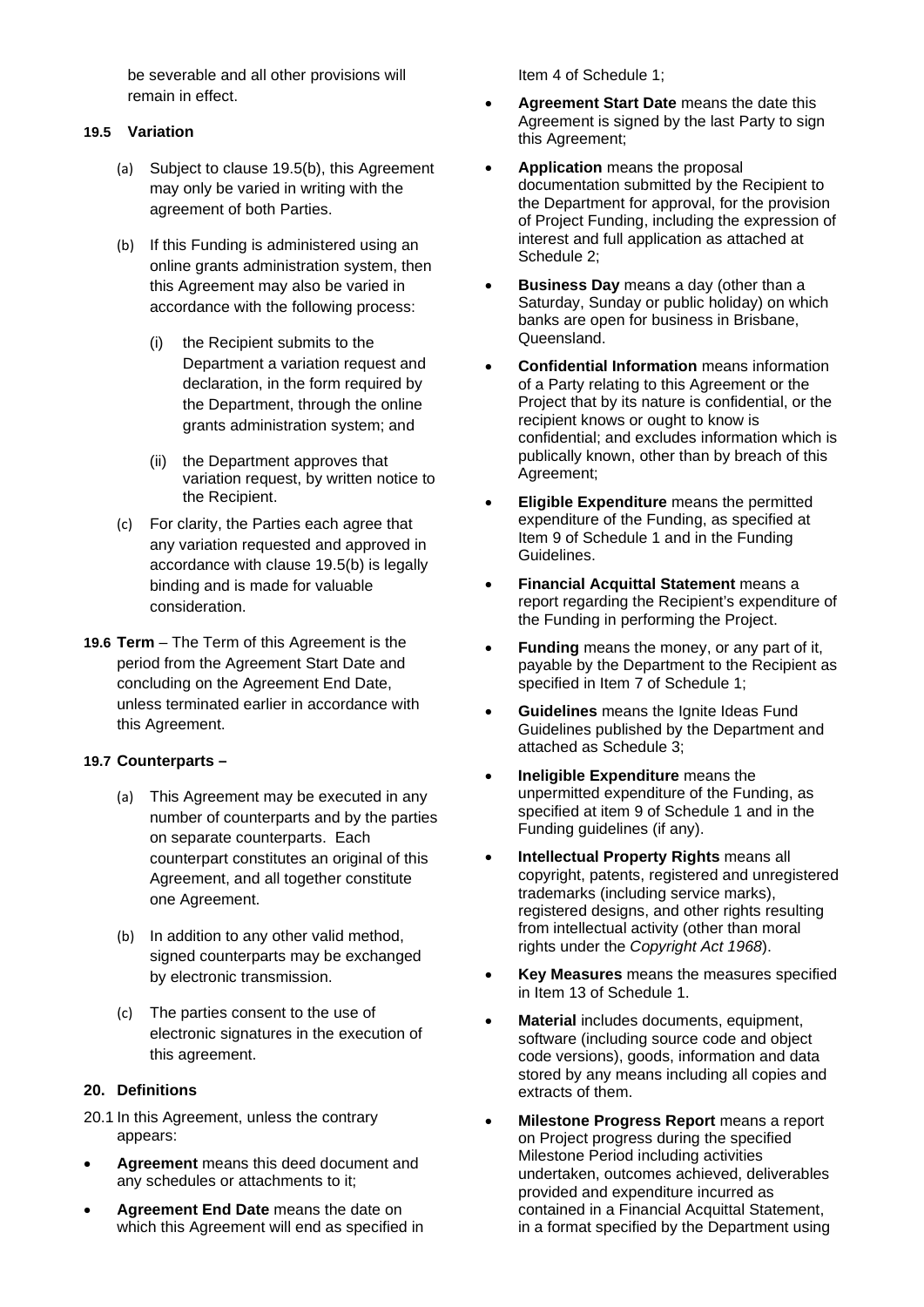its online grants management system.

- **Party** means the Recipient or the Department, as the context requires, and **Parties** means both of them.
- **Personal Information** has the same meaning as in the *Information Privacy Act 2009 (Qld).*
- **Project** means the project activities described in the Application and item 1 & 2 of Schedule 1.
- **Project End Date:** means the date that the Project activity will end as set out in Item 6 of Schedule 1.
- **Project Start Date:** means the date that the Project will start as set out in Item 5 of Schedule 1.
- **Recipient Contribution** means the cash contribution that the Recipient is required to make to the Project as specified in Item 8 of Schedule 1;
- **Special Conditions** means the special conditions specified at item 15 of Schedule 1, which prevail over the other terms of this Agreement to the extent of any inconsistency.
- 20.2 In this Agreement, except where the context otherwise requires:
	- (a) a reference to a Party, includes the Party's executors, administrators, successors, and substitutes;
	- (b) a reference to a Party, includes where relevant, its officers, employees, contractors and agents;
	- (c) the meaning of general words is not limited by specific examples;
	- (d) a reference to a government entity includes any successor or replacement government entity;
	- (e) a reference to a document includes the document as altered, amended or replaced from time to time;
	- (f) a rule of construction does not apply to the disadvantage of a Party because that Party drafted the Agreement provision;
	- (g) where an obligation must be performed on a day that is not a Business Day, the obligation must be performed on or by the next Business Day.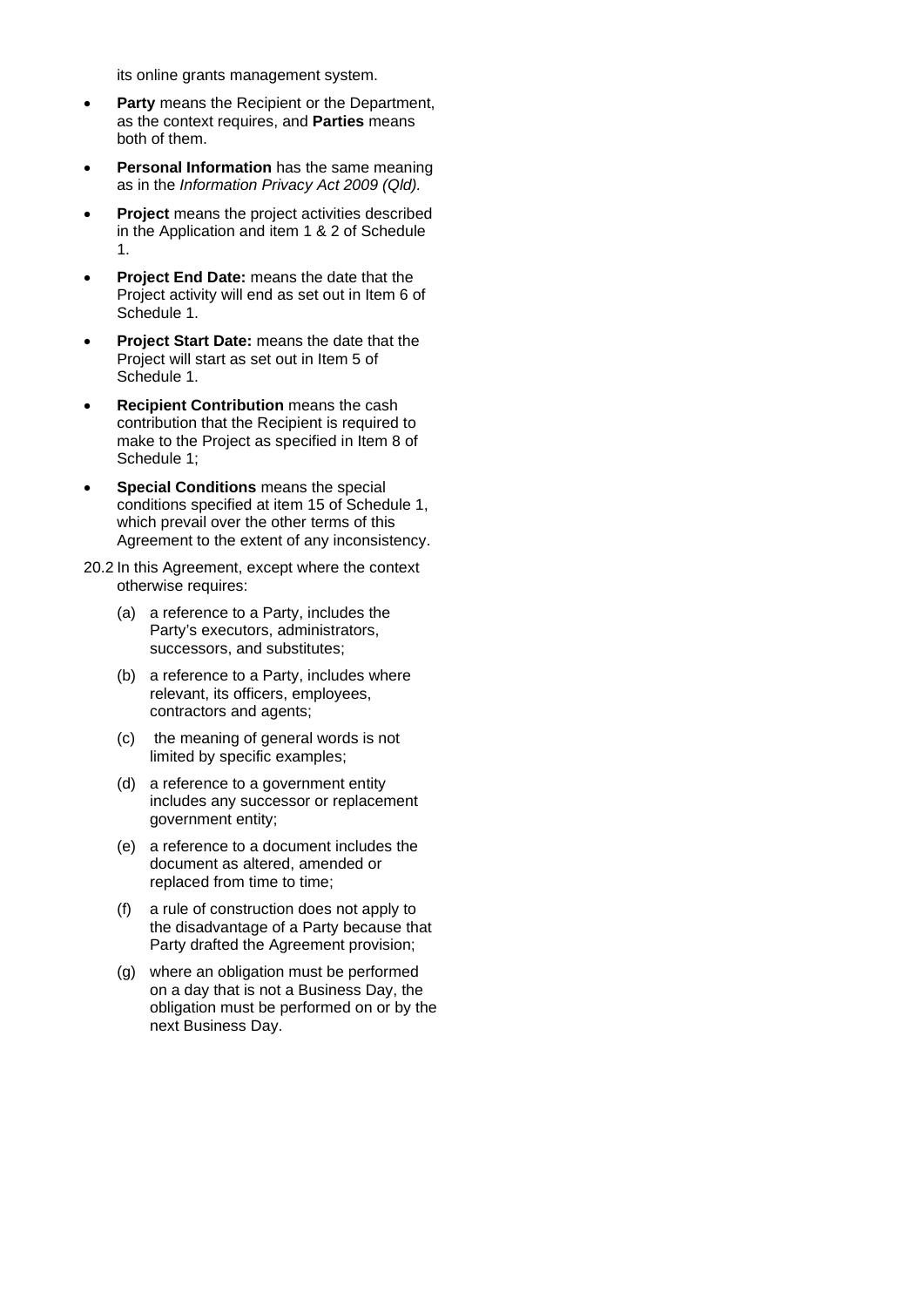# **SCHEDULE 1 – PROJECT DETAILS**

| $\mathbf 1$      | <b>Project Title:</b>                                       | insert title                                                                                                                                      |                                                                                                     |                                                   |                                        |                                 |  |
|------------------|-------------------------------------------------------------|---------------------------------------------------------------------------------------------------------------------------------------------------|-----------------------------------------------------------------------------------------------------|---------------------------------------------------|----------------------------------------|---------------------------------|--|
| $\mathbf{2}$     | <b>Project Description:</b>                                 | insert short Project description                                                                                                                  |                                                                                                     |                                                   |                                        |                                 |  |
| $\mathbf{3}$     | <b>Agreement Start</b><br>Date:                             |                                                                                                                                                   | The date this Agreement is signed by the last Party to do so.                                       |                                                   |                                        |                                 |  |
| 4                | <b>Agreement End</b><br>Date:                               | insert date eg Project End Date plus 3 months                                                                                                     |                                                                                                     |                                                   |                                        |                                 |  |
| 5                | <b>Project Start Date:</b>                                  | insert date                                                                                                                                       |                                                                                                     |                                                   |                                        |                                 |  |
| 6                | <b>Project End Date</b>                                     | insert date – should be when all activities/deliverables and reports are completed eg final<br>Progress Report due date                           |                                                                                                     |                                                   |                                        |                                 |  |
| 7                | <b>Funding</b><br>(GST exclusive):                          | \$insert amount                                                                                                                                   |                                                                                                     |                                                   |                                        |                                 |  |
| 8                | <b>Recipient</b><br><b>Contribution</b><br>(GST Exclusive): | \$insert amount - minimum of 20% of Ignite Ideas Fund grant awarded amount (Tier 1) OR<br>100% of Ignite Ideas Fund grant awarded amount (Tier 2) |                                                                                                     |                                                   |                                        |                                 |  |
| $\boldsymbol{9}$ | Eligible<br><b>Expenditure:</b>                             | Eligible Expenditure is as specified in the Guidelines.                                                                                           |                                                                                                     |                                                   |                                        |                                 |  |
|                  | Ineligible<br><b>Expenditure</b>                            | Ineligible Expenditure is as specified in the Guidelines.                                                                                         |                                                                                                     |                                                   |                                        |                                 |  |
| 10               | <b>Project Budget</b>                                       | Category                                                                                                                                          |                                                                                                     | Ignite Ideas<br><b>Funding (GST</b><br>exclusive) | <b>Recipient</b><br>(GST<br>exclusive) | <b>Total (GST</b><br>exclusive) |  |
|                  |                                                             | <b>Salaries</b>                                                                                                                                   |                                                                                                     | \$XX                                              | \$XX                                   | \$XX                            |  |
|                  |                                                             | parties                                                                                                                                           | Services provided by external                                                                       | \$XX                                              | \$XX                                   | \$XX                            |  |
|                  |                                                             | Consumables and Equipment                                                                                                                         |                                                                                                     | \$XX                                              | \$XX                                   | \$XX                            |  |
|                  |                                                             | subsistence costs.                                                                                                                                | Travel, accommodation, and                                                                          | \$XX                                              | \$XX                                   | \$XX                            |  |
|                  |                                                             |                                                                                                                                                   | Total                                                                                               | \$XX                                              | \$XX                                   | \$XX                            |  |
| 11               | Payments:                                                   | Payment<br><b>Number</b>                                                                                                                          | <b>Deliverable</b>                                                                                  |                                                   | <b>Due Date</b>                        | Amount<br>(GST exclusive)       |  |
|                  |                                                             | 1                                                                                                                                                 | Execution of this Agreement                                                                         |                                                   | Agreement<br>Commencement<br>Date      | \$Insert amount]                |  |
|                  |                                                             | $\overline{2}$                                                                                                                                    | Completion of Milestone 1 and<br>submission of Milestone 1 Progress<br><b>Report</b>                |                                                   | insert date                            | \$insert amount                 |  |
|                  |                                                             | 3                                                                                                                                                 | Completion of Milestone 2 and<br>submission of Milestone 2 Progress<br>Report                       |                                                   | insert date                            | \$insert amount                 |  |
|                  |                                                             | 4                                                                                                                                                 | Completion of Milestone 3 and<br>submission of Milestone 3 Progress<br><b>Report</b>                |                                                   | insert date                            | \$insert amount                 |  |
|                  |                                                             | 5                                                                                                                                                 | Completion of Milestone 4 and<br>insert date<br>submission of Milestone 4 Progress<br><b>Report</b> |                                                   |                                        | \$insert amount                 |  |
| 12               | <b>Milestones:</b>                                          | <b>Milestone</b><br><b>Number</b>                                                                                                                 | Milestone Activities, Outcomes and deliverables<br><b>Milestone</b><br>due date                     |                                                   |                                        |                                 |  |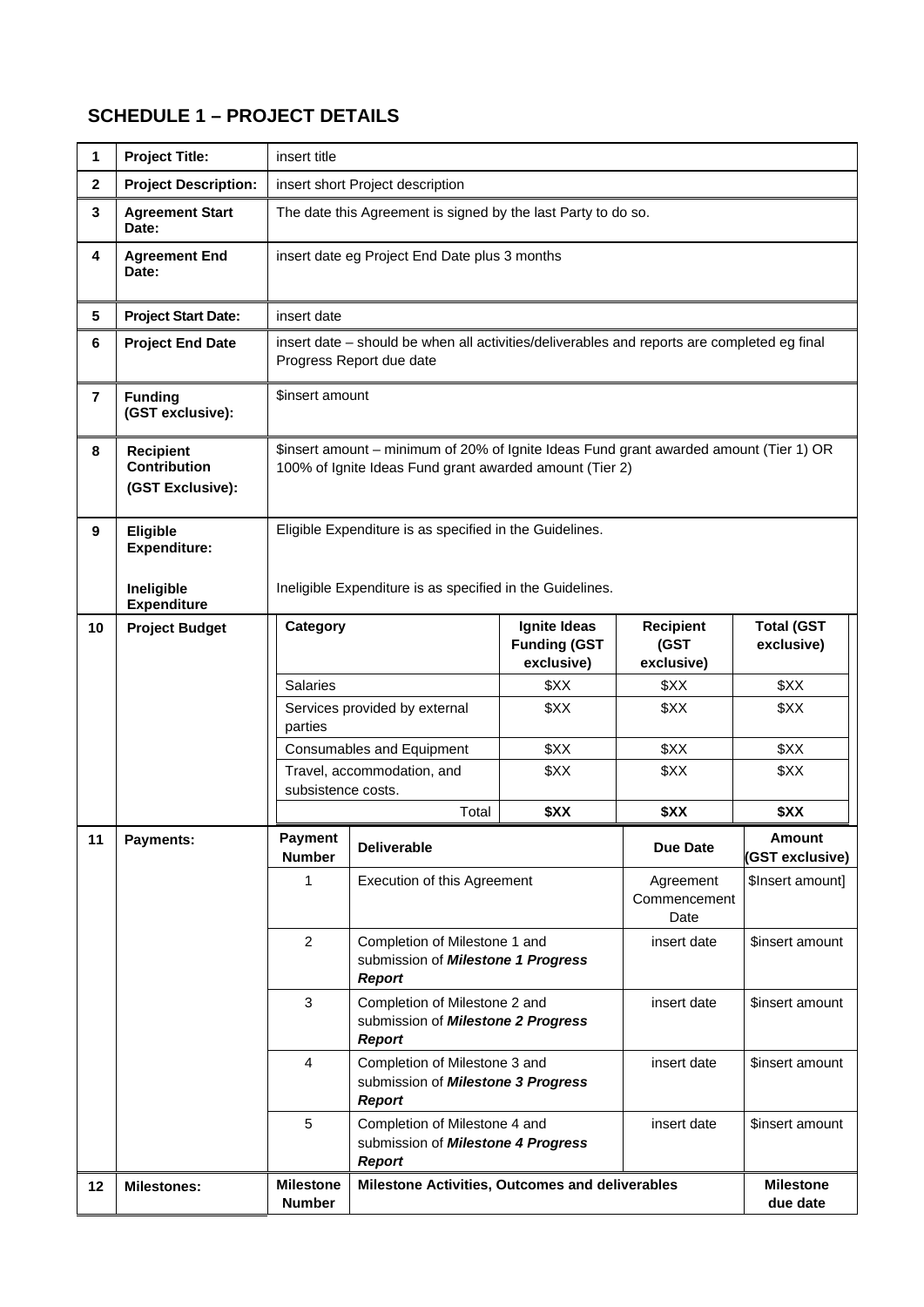|    |                          | 1                                              | <b>Activities</b>                                                                 |                                  |                            |                                                                                                   | insert date] |  |
|----|--------------------------|------------------------------------------------|-----------------------------------------------------------------------------------|----------------------------------|----------------------------|---------------------------------------------------------------------------------------------------|--------------|--|
|    |                          |                                                | insert Project activities<br>$\bullet$                                            |                                  |                            |                                                                                                   |              |  |
|    |                          |                                                | <b>Outcomes and deliverables</b>                                                  |                                  |                            |                                                                                                   |              |  |
|    |                          |                                                | insert Project activity outcomes and deliverables to be<br>$\bullet$<br>submitted |                                  |                            |                                                                                                   |              |  |
|    |                          | $\overline{2}$                                 | <b>Activities</b>                                                                 |                                  |                            |                                                                                                   |              |  |
|    |                          |                                                | insert Project activities<br>$\bullet$                                            |                                  |                            |                                                                                                   |              |  |
|    |                          |                                                | <b>Outcomes and deliverables</b>                                                  |                                  |                            |                                                                                                   |              |  |
|    |                          |                                                | submitted                                                                         |                                  |                            | insert Project activity outcomes and deliverables to be                                           |              |  |
|    |                          | 3                                              | <b>Activities</b>                                                                 |                                  |                            |                                                                                                   | insert date] |  |
|    |                          |                                                | insert Project activities<br>$\bullet$                                            |                                  |                            |                                                                                                   |              |  |
|    |                          |                                                |                                                                                   | <b>Outcomes and deliverables</b> |                            |                                                                                                   |              |  |
|    |                          |                                                | $\bullet$<br>submitted                                                            |                                  |                            | insert Project activity outcomes and deliverables to be                                           |              |  |
|    |                          | 4                                              | <b>Activities</b>                                                                 |                                  |                            |                                                                                                   | insert date] |  |
|    |                          |                                                | $\bullet$                                                                         | insert Project activities        |                            |                                                                                                   |              |  |
|    |                          |                                                | <b>Outcomes and deliverables</b>                                                  |                                  |                            |                                                                                                   |              |  |
|    |                          |                                                | insert Project activity outcomes and deliverables to be<br>$\bullet$<br>submitted |                                  |                            |                                                                                                   |              |  |
| 13 | <b>Key Measures</b>      |                                                |                                                                                   |                                  |                            |                                                                                                   |              |  |
|    |                          | <b>Key Measure</b>                             |                                                                                   |                                  | <b>Baseline</b>            | <b>Target</b>                                                                                     |              |  |
|    |                          |                                                |                                                                                   |                                  | at <date></date>           | at <date></date>                                                                                  |              |  |
|    |                          | <measure 1=""></measure>                       |                                                                                   |                                  | Insert X                   | Insert X                                                                                          |              |  |
|    |                          | <measure 2=""></measure>                       | Insert X                                                                          |                                  |                            | Insert X                                                                                          |              |  |
|    |                          | <measure 3=""></measure>                       | Insert X<br>Insert X                                                              |                                  |                            |                                                                                                   |              |  |
|    |                          | <measure 4=""></measure>                       |                                                                                   | Insert X                         |                            | Insert X                                                                                          |              |  |
|    |                          | <measure 5=""></measure>                       |                                                                                   | Insert X<br>Insert X             |                            |                                                                                                   |              |  |
|    |                          |                                                |                                                                                   |                                  |                            |                                                                                                   |              |  |
|    |                          |                                                |                                                                                   |                                  |                            |                                                                                                   |              |  |
|    |                          |                                                |                                                                                   |                                  |                            |                                                                                                   |              |  |
|    |                          |                                                |                                                                                   |                                  |                            |                                                                                                   |              |  |
| 14 | <b>Contact Officers:</b> | For the Recipient:<br>For the Department:      |                                                                                   |                                  |                            |                                                                                                   |              |  |
|    |                          |                                                | <b>[insert Name &amp; Position</b>                                                |                                  | [insert name and position] |                                                                                                   |              |  |
|    |                          | <b>Street Address</b><br><b>Postal Address</b> |                                                                                   |                                  |                            | Department of Tourism, Innovation and Sport<br>Level 3, Terrica Place, 140 Creek Street, Brisbane |              |  |
|    |                          | Phone:                                         |                                                                                   |                                  | <b>QLD 4000</b>            |                                                                                                   |              |  |
|    |                          | Email]                                         | PO Box 15168, City East QLD 4002<br>Phone: [insert phone]                         |                                  |                            |                                                                                                   |              |  |
|    |                          |                                                |                                                                                   |                                  |                            | email@dtis.qld.gov.au                                                                             |              |  |
|    |                          |                                                |                                                                                   |                                  |                            |                                                                                                   |              |  |
|    |                          |                                                |                                                                                   |                                  |                            |                                                                                                   |              |  |

| <b>15</b><br><br>__ | <br>.spr<br>.<br>conditions<br>sula:<br>_ _ _ | NIL |
|---------------------|-----------------------------------------------|-----|
|---------------------|-----------------------------------------------|-----|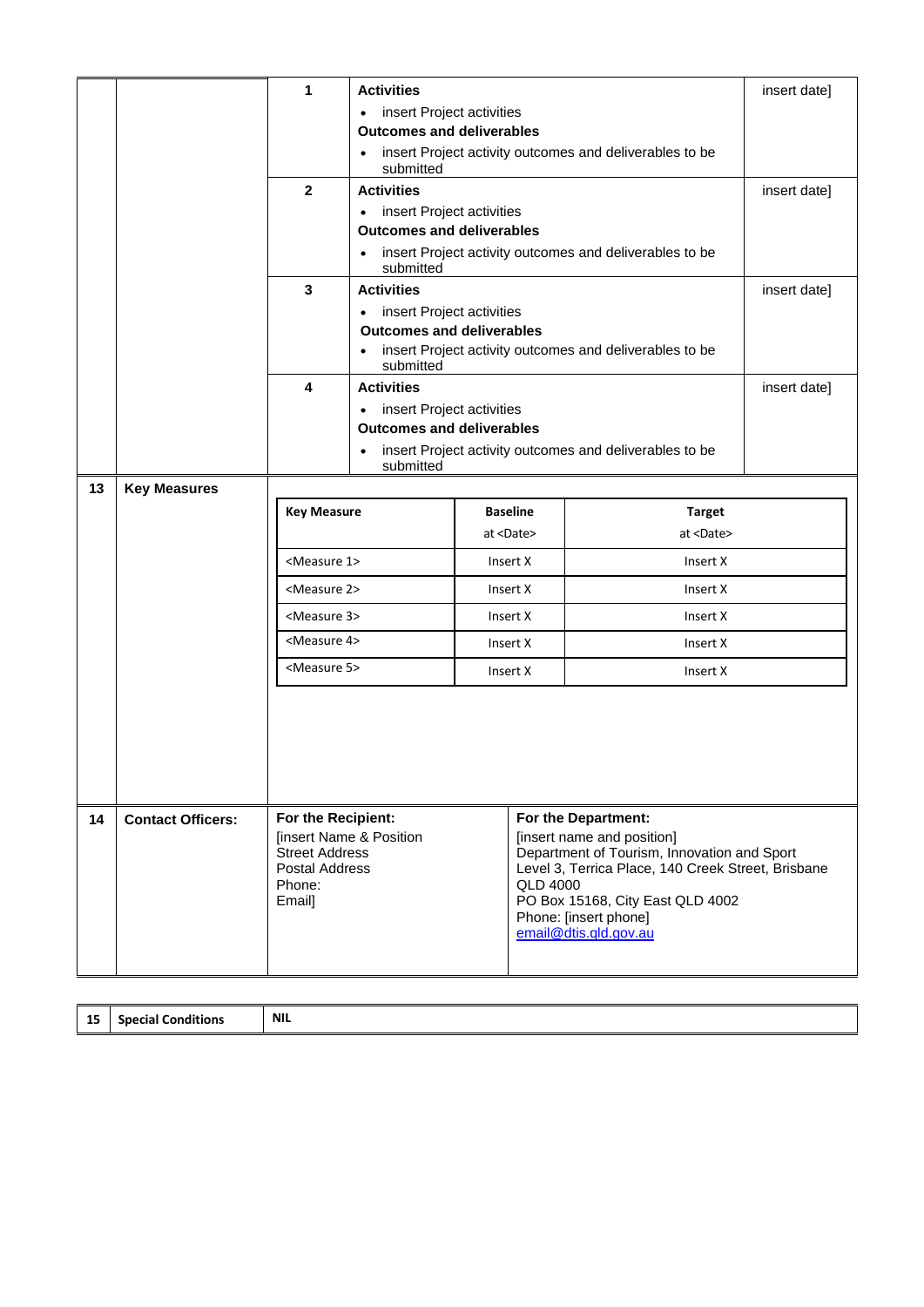# **SCHEDULE 2 - APPLICATION**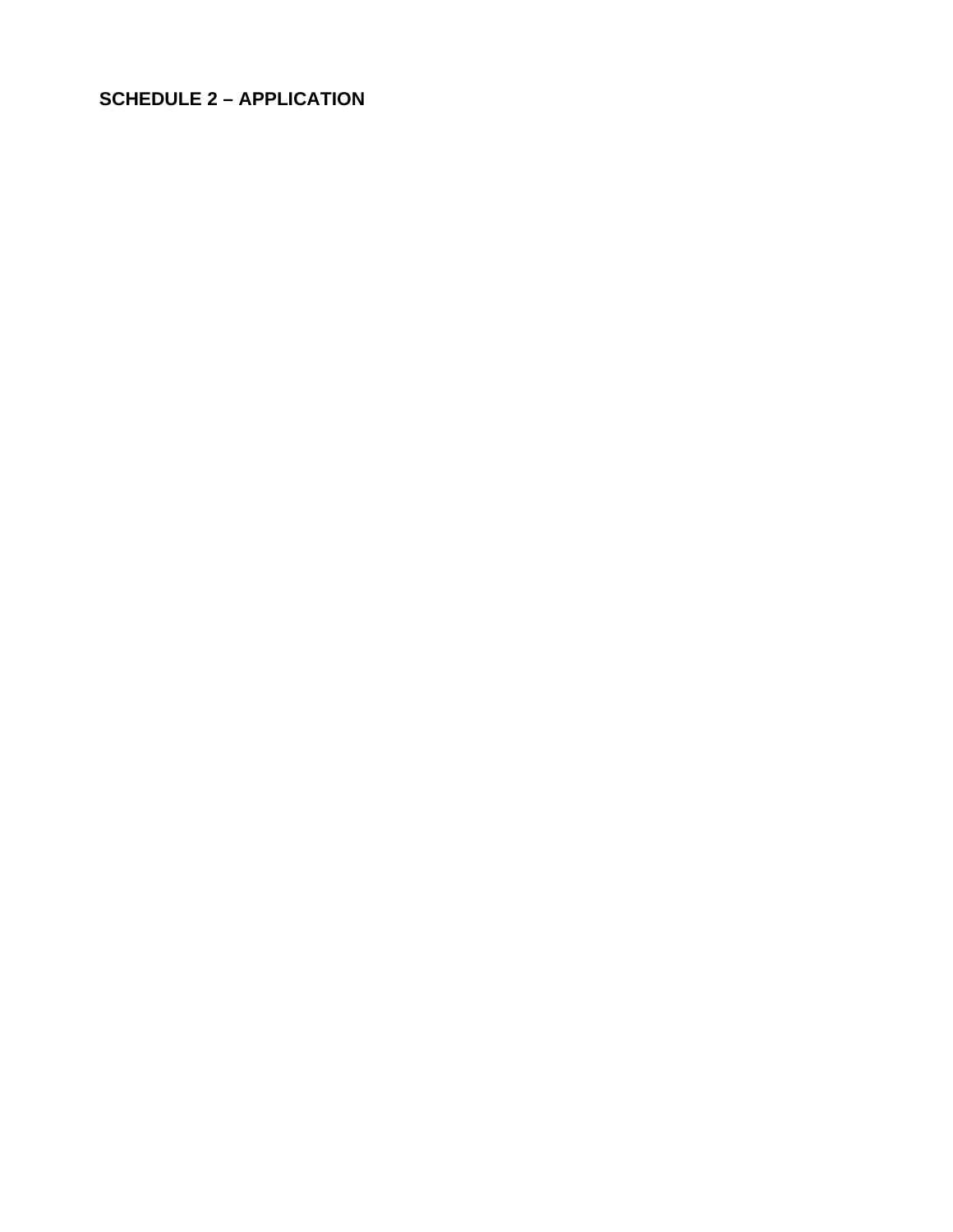# **SCHEDULE 3 - GUIDELINES**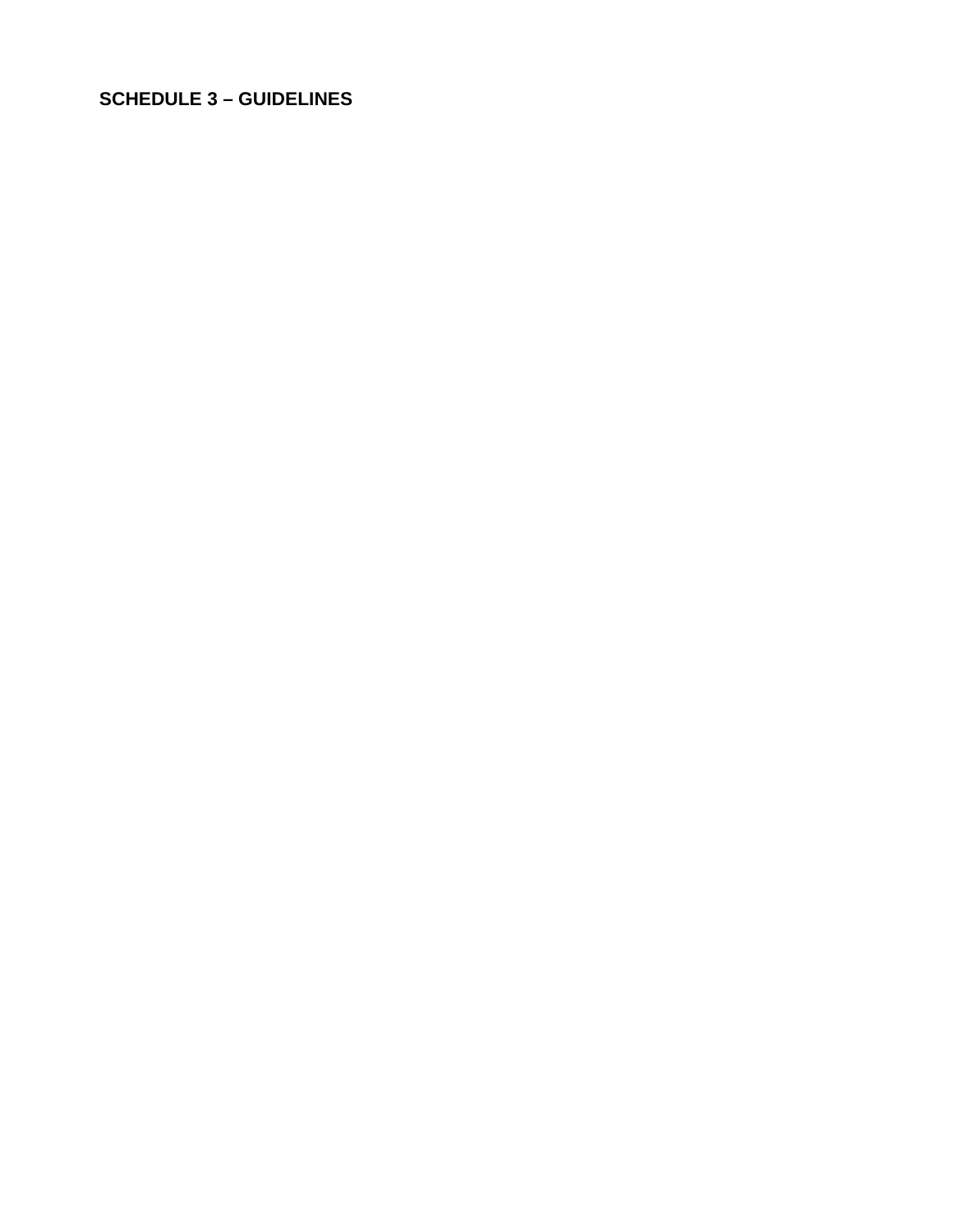**Executed** as an agreement

**Signed** for and on behalf of the **State of Queensland** acting through the **Department of Tourism, Innovation and Sport ABN 83 481 966 722** by

(full name and position)

a person duly authorised to act in that behalf in the presence of:

\_\_\_\_\_\_\_\_\_\_\_\_\_\_\_\_\_\_\_\_\_\_\_\_\_\_\_\_\_\_\_\_\_\_\_\_\_

Signature of Witness Signature Communication of Witness

Name of Witness in full Date

*Option 2: if the Recipient is a company signing under section 127 \*\*Delete if inapplicable\*\* OR*

**Executed** by **insert Recipient and ABN/ACN** in accordance with section 127 of the *Corporations Act 2001* (Cth):

Signature of Director/Sole Director<br>
Signature of Director/Secretary

Name of Director/Sole Director in full Name of Director/Secretary in full

Date **Date** Date **Date** Date **Date**